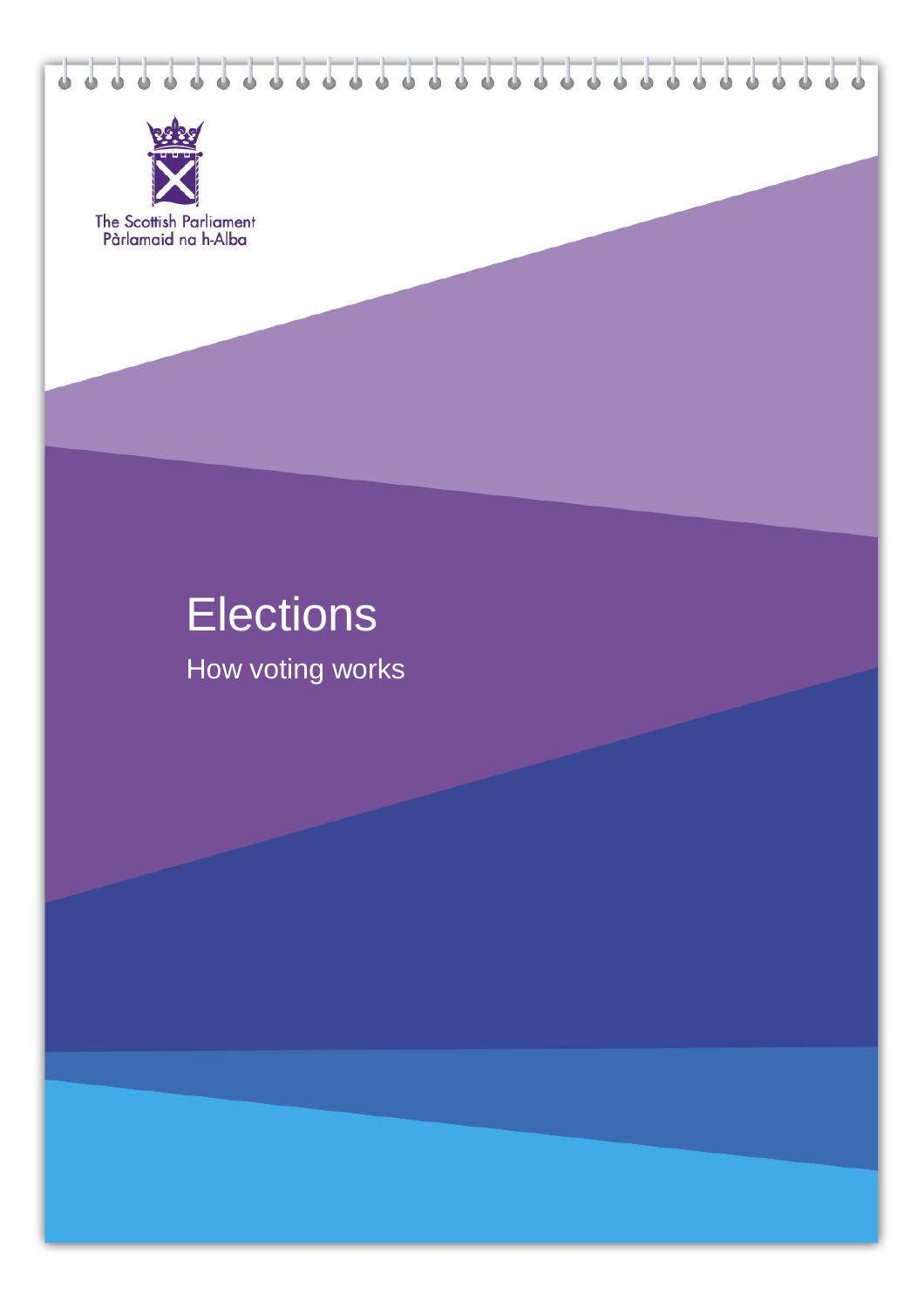## **Selection of Candidates for the Scottish Parliament**

Could you represent the people in your area?

Are you good at debating?

Can you make decisions on behalf of other people?

Are you good at listening to different points of view?

#### **You could apply to your local political party or stand as an independent candidate and perhaps become a Member of the Scottish Parliament.**

The majority of people who want to be a representative in the Scottish Parliament have to participate in a selection process. This is a bit like applying for a job. They may be interviewed, possibly have to give talks and answer questions about their ideas and what they want to do in the Parliament, in the constituency or region.

Many will have to persuade the political party they belong to that they would make the best representative in the Parliament for the people in their area and that they would also be good party workers.

The different political parties all have their own way of selecting candidates.

**PROSPECTIVE PARLIAMENTARY CANDIDATES**

The people who stand in the election hoping to be chosen as Members of the Scottish Parliament are known as **Prospective Parliamentary Candidates.**

Most **candidates** belong to a political party and have been selected as the representative of that party. Once the party has chosen who they want as their candidate then that person will be given lots of support and help.

Not all candidates will be members of a political party. Some people choose to stand as Independent Candidates. They must find support for their campaign from people who feel they would make a good representative for the area. If they are successful they can become an Independent MSP in the Scottish Parliament.

Not all candidates who stand for election to the Parliament are successful. Indeed as there are only 129 seats in the Parliament the vast majority of candidates will be unsuccessful. They will have to wait for the next election before they compete for the opportunity to:

- 1. Be selected by their political parties.
- 2. Stand as a prospective parliamentary candidate.
- 3. Try to persuade enough constituents to vote for them and become an MSP.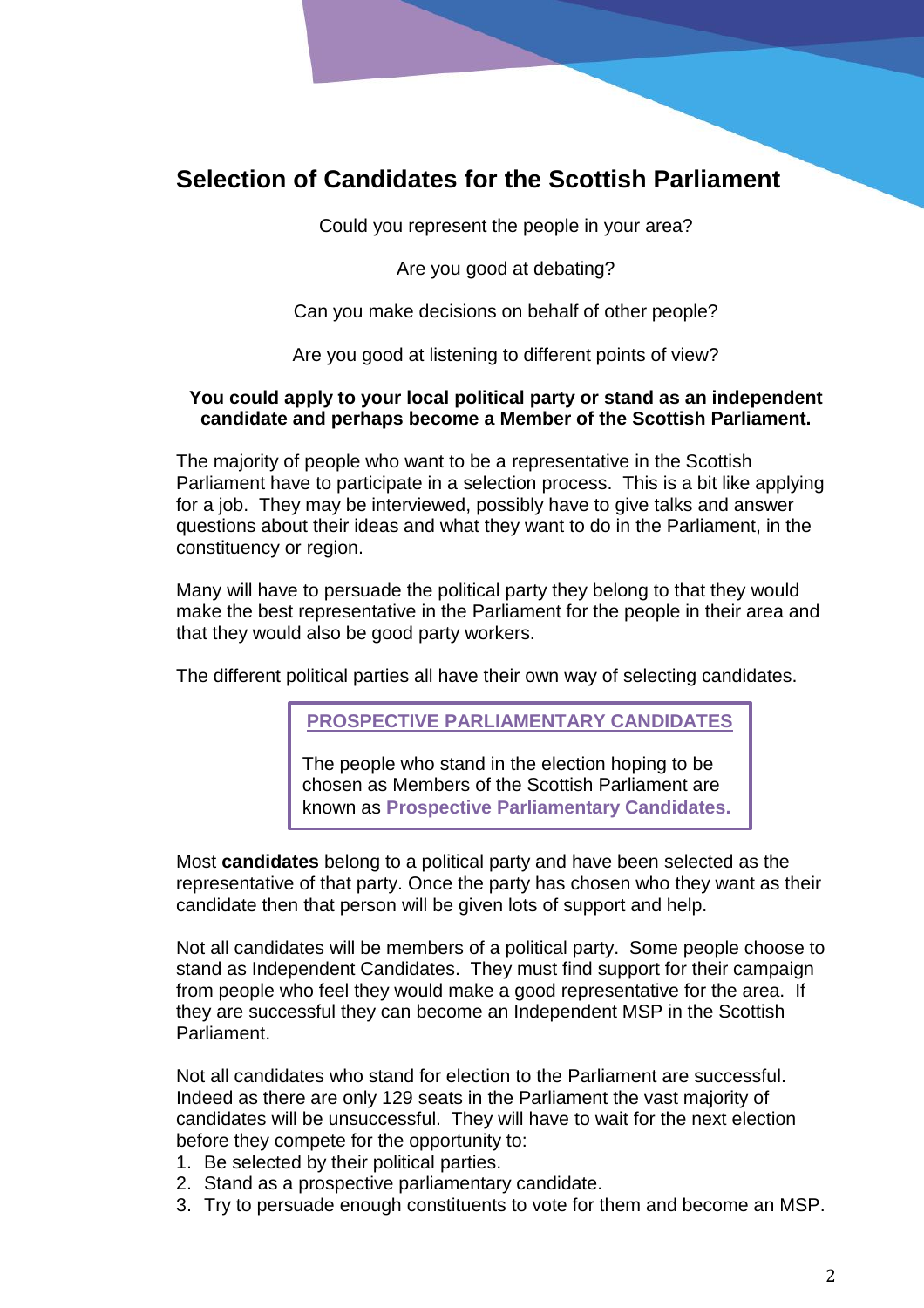## **The Election campaign**

When a person has been selected to stand in the election, the political parties and their candidates use a variety of methods during the election campaign to try and persuade the electorate to vote for them. There is a lot of hard work ahead! They may…

- 1. Put up posters all over the area.
- 2. Ask people who they are going to vote for and perhaps organise transport to take them to the polling station.
- 3. Talk to people on the streets or go around the houses in the area.
- 4. Try to persuade people right up to the very last minute at the doors of the polling stations.
- 5. Attend a debate with the other prospective candidates.
- 6. Be active on social media to tell people their views.
- 7. Visit local schools, hospitals, businesses, etc.
- 8. Deliver party leaflets to as many households and people as possible.
- 9. Be interviewed on the radio, television and in newspapers.
- 10.Hold public meetings to discuss their views and meet with voters.

The candidates are competing with each other to be chosen to become the MSP for their region or constituency.

Each candidate needs to get her/his political message across to as many people as they possibly can.

They try to persuade the electorate that they and their party's policies would be the best for their area and for Scotland.

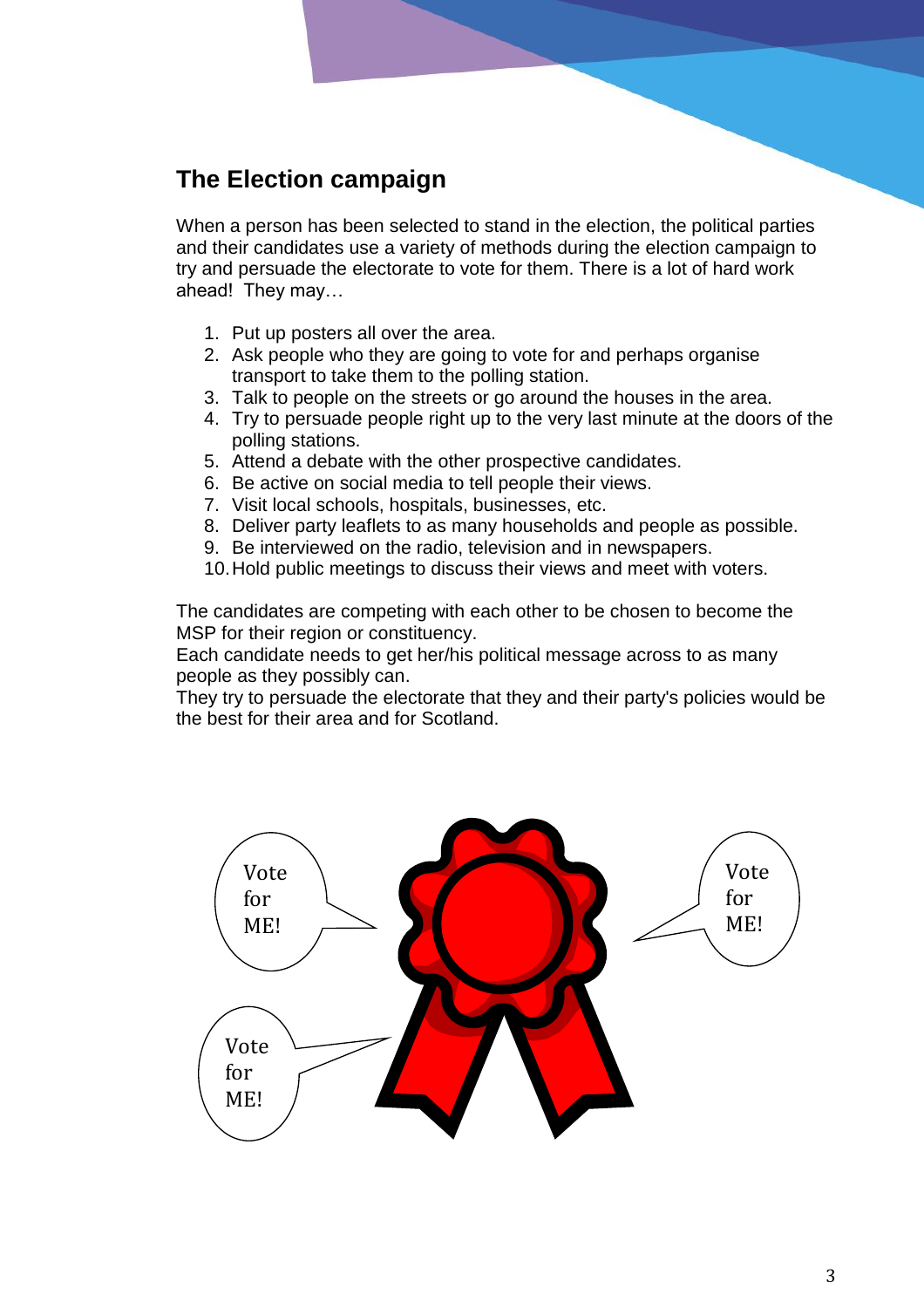## **How do elections work?**

Elections to the Scottish Parliament use a type of Proportional Representation (PR) to elect our representatives. This combines 2 systems of voting: the traditional system of elections in the United Kingdom called First Past the Post, and a system of voting called Additional Members System (AMS). In the election everybody has **two** votes.

#### **CONSTITUENCY vote**

- This vote is for a **Constituency** representative
- Scotland is divided up into **73** electoral areas known as constituencies.
- The electorate is given the choice of different **people**, most of whom belong to a political party, to vote for to be their constituency representative.
- The person with the most votes in each constituency wins and becomes the MSP for that constituency.
- They are **first past the post** winners**.**

#### **REGIONAL vote**

- This vote is for **Regional** representatives
- Scotland is divided into **8** electoral areas known as regions.
- People are given the choice of different **political parties** to vote for.
- Each Party has a **list** of prospective candidates.
- A particular mathematical formula is used to allocate **additional members**  from the various **parties,** based on the **number of votes** each party receives.
- This system is used so that the **percentage of votes** a party receives in the Election is about the *same* as **the percentage of seats** they win in the Scottish Parliament.
- For more information about how the AMS works, please see our website [www.scottish.parliament.uk/visitandlearn/Education/65978](http://www.scottish.parliament.uk/visitandlearn/Education/65978.aspx)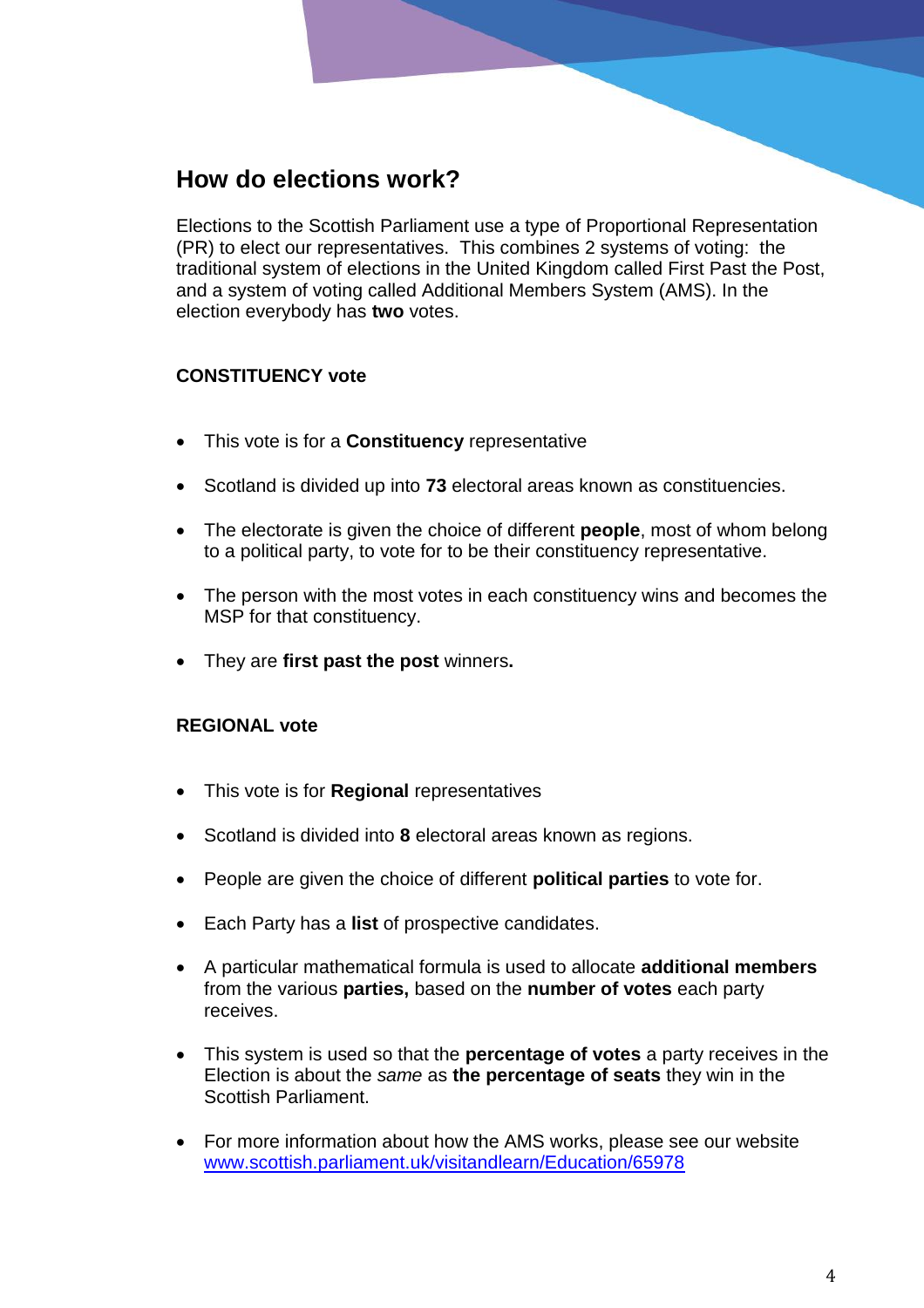## **Advantages and Disadvantages**

By using the two methods of voting, First Past the Post and Additional Member System, it is hoped to combine the advantages of both systems.

#### **First Past the Post Advantages**

First Past the Post is easy for voters to understand. The candidate who gets more votes than any other candidate wins the seat.

There can be a strong link between the voters and their representative. The voters have one representative to remember.

#### **First Past the Post disadvantages**

First Past the Post has been described as being 'unfair', for example, what happens to the rest of the votes for the other candidates? Some people who voted for the other candidates may feel they have 'wasted' their vote. Also, parties can win elections with less than 50% of the total votes cast.

It can be argued that the voting system rewards political parties who have a lot of support in particular constituencies and penalises parties whose support may be more widely spread throughout the country.

#### **AMS Advantages**

Using PR the number of votes a party receives more clearly reflects the number of seats it wins, hopefully ending the feeling of the 'wasted vote'.

It may help smaller political parties gain seats and representation in the Parliament.

PR will often result in a coalition government. This is when two or more parties work together to form the government. Some people suggest that coalition governments are more representative of the way people have voted.

#### **AMS Disadvantages**

Proportional Representation may use a more complicated method of counting the votes and therefore can be more difficult for the voters to understand.

Proportional Representation may mean more than one representative for an area and people can be confused about who is responsible for what and who they can go and see if they have a problem.

Coalition governments may be less stable than a majority government. If the coalition parties disagree over too much the coalition can be torn apart and the government falls.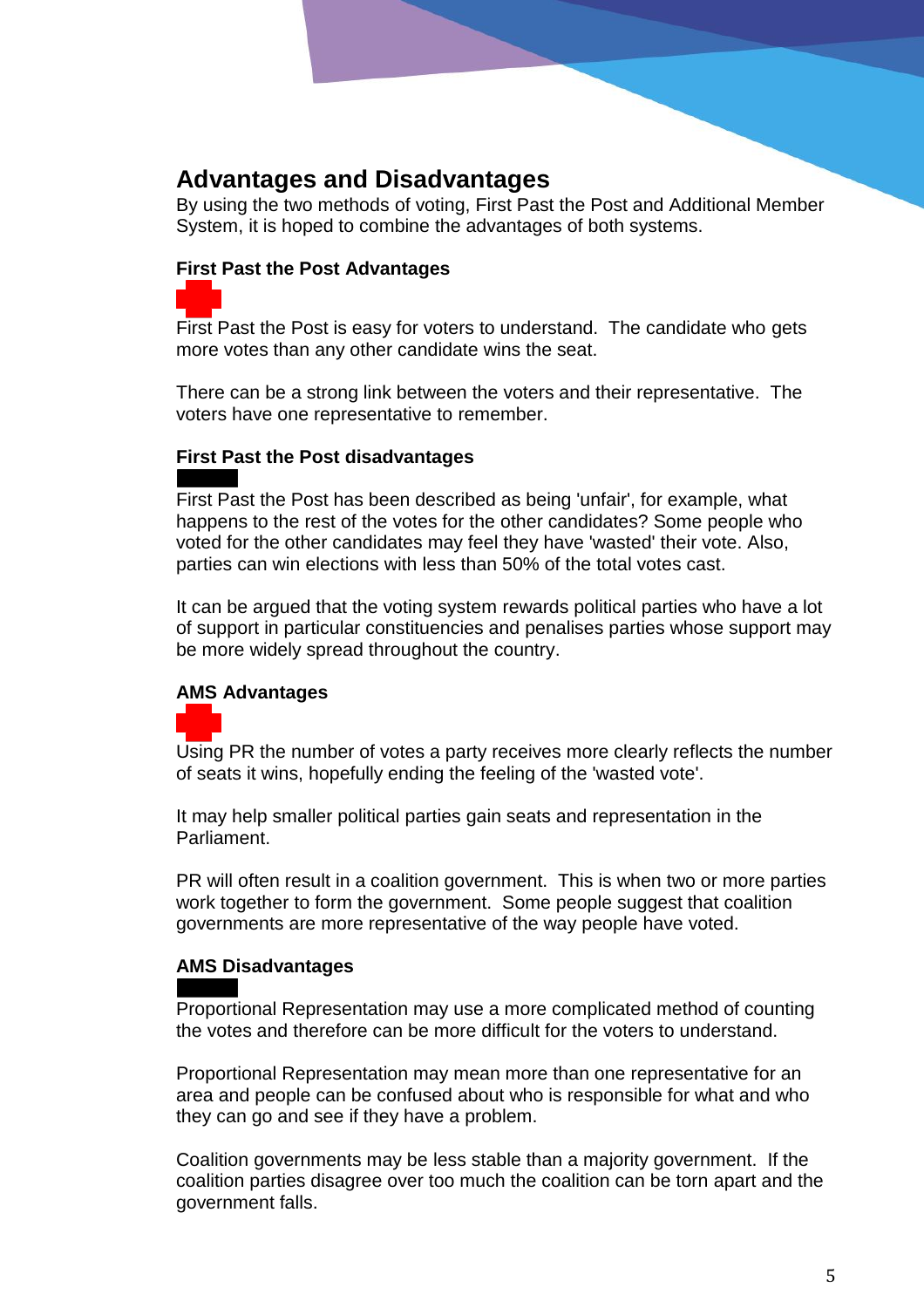## **Election Day 5 th May 2016**

Election Day is one of the most important days for Scotland. It is the day when all the people who have the right to vote can decide who they want to represent them in the Scottish Parliament as their MSPs; the people who will make the laws that govern and influence all of our lives.

#### **Can Everyone Vote?**

Not everyone has the right to vote, for example, people under 16 years old and prisoners do not have the right to vote.

In the 2011 election for the Scottish Parliament around 4 million people had the right to vote. Of all the people who had the right to vote, known as the **electorate**, around 51% used this **right** and **participated** in the elections to the new Scottish Parliament.

#### **Voter Turnout**

This is the number of people from the electorate who actually vote in an election.

In a democracy it is expected that if you have the right to vote you should make the effort to vote.



The election of May 2011 was part of the democratic process in Scotland when the people of Scotland were given the opportunity to choose their representatives. Our MSPs therefore have their position and power to make laws because of the consent of the voters.

At the election the **electorate** gave MSPs the **right** to **represent** them by making laws and taking decisions on their behalf.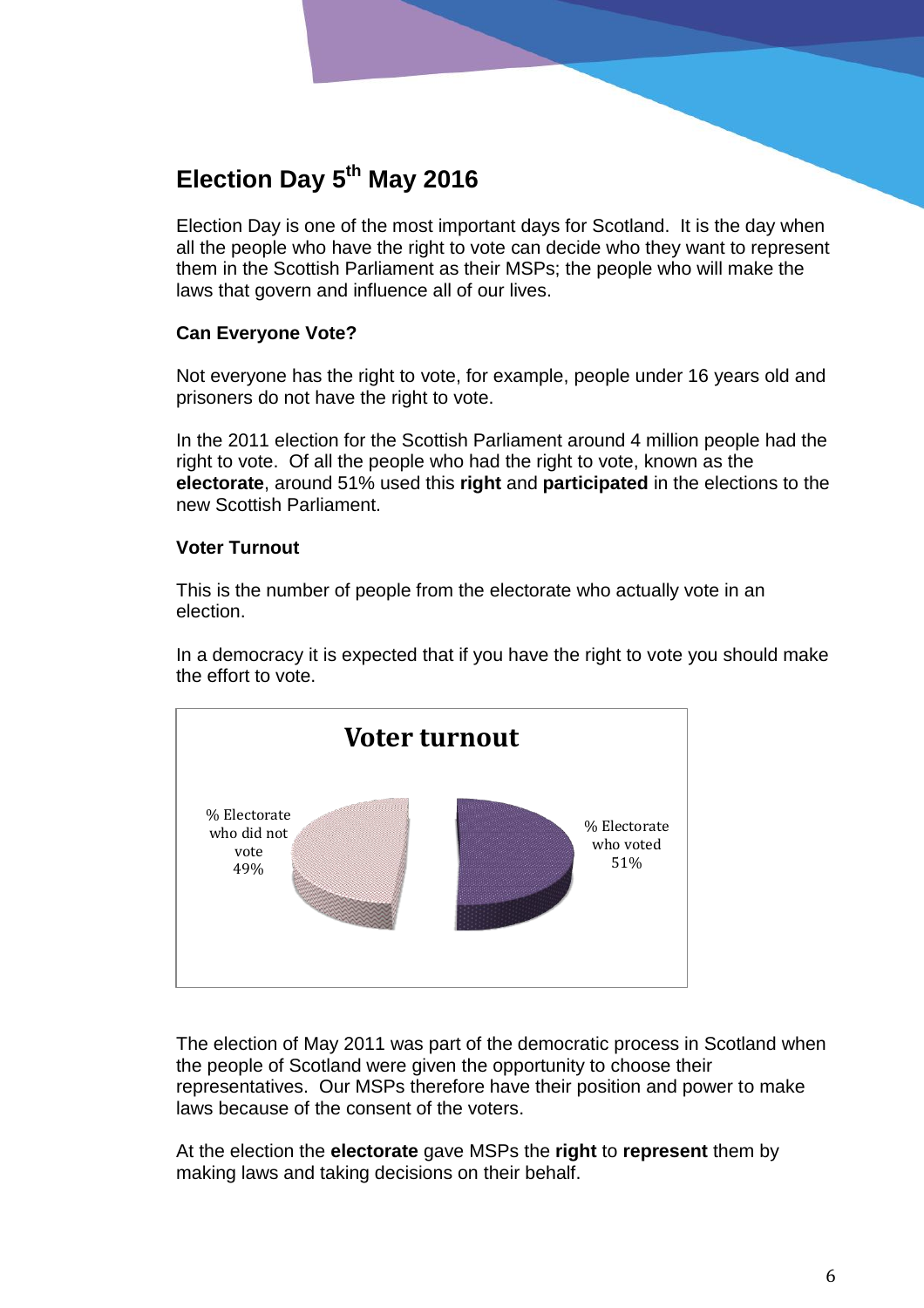## **Scottish Parliament Election Results 2011**

The table below shows the results for the election to the Parliament in May 2011.

| <b>Political Party</b>            | Constituency<br><b>MSPs</b> | Regional<br><b>MSPs</b> |                | Total MSPs % of votes <sup>*</sup> % of seats |      |
|-----------------------------------|-----------------------------|-------------------------|----------------|-----------------------------------------------|------|
| Conservative                      | 3                           | 12                      | 15             | 13.15                                         | 11.6 |
| Green                             | 0                           | 2                       | $\overline{2}$ | 2.2                                           | 1.6  |
| Labour                            | 15                          | 22                      | 37             | 29                                            | 28.7 |
| <b>Liberal Democrats 2</b>        |                             | 3                       | 5              | 6.55                                          | 3.9  |
| <b>Scottish National</b><br>Party | 53                          | 16                      | 69             | 44.7                                          | 53.5 |
| Margo MacDonald -                 |                             | 1                       | 1              | 0.45                                          | 0.8  |
| <b>Others</b>                     | 0                           | 0                       | 0              | 3.95                                          |      |

\*Average over both constituency and regional ballots. Note that the Green Party did not stand in any constituency – they only had regional candidates. Similarly, Margo Macdonald was a regional candidate only.

As you can see from the table above the **percentage of votes** is closely related to the **percentage of seats** each party received.

You can also see in the table that the SNP won a majority of seats in the Parliament. This is the first time in the Scottish Parliament that a single party has held a majority. After the 1999 and 2003 elections the Labour Party and Liberal Democrats formed a coalition in the Parliament. By joining forces they had a majority of MSPs and formed the Scottish Government. After the 2007 elections however, the SNP did not form a coalition with another party and formed a minority government instead. As they had less than half the MSPs the SNP had to seek the approval of the other parties over their policies in order to get them passed. This is sometimes called "consensus politics".

Find out more about the **Scottish Government** at www.scotland.gov.uk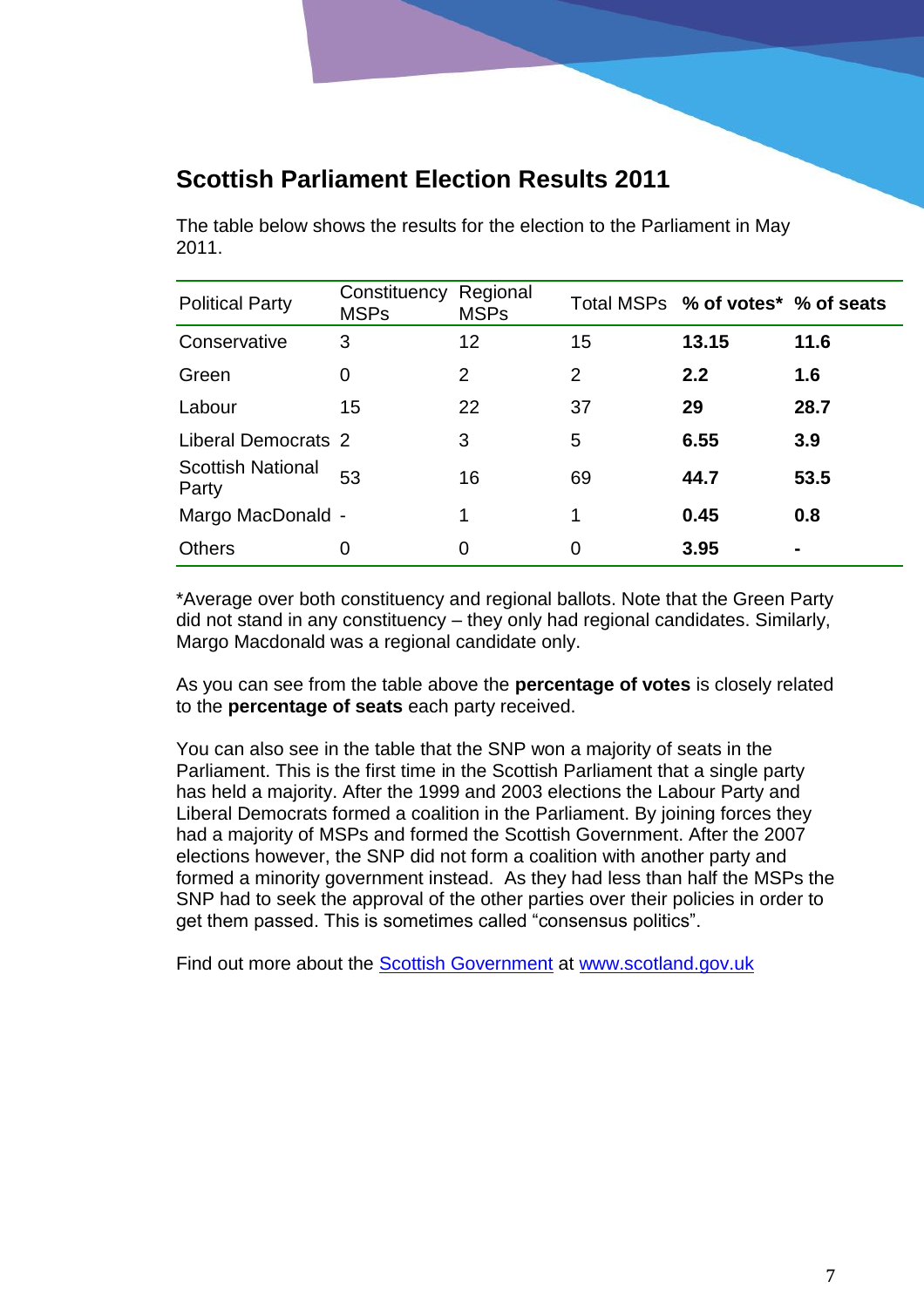## **Voting in Practice – the results of a constituency and region**

The Additional Member System used by the Scottish Parliament creates eight Members of the Scottish Parliament (MSPs) to represent every person in Scotland. Here is how it worked for the constituency of Glasgow Anniesland in the region of Glasgow in the 2011 election.



#### **Constituency Vote**

This vote was to elect the person who would represent the constituency of Glasgow Anniesland. The results in that election were as follows.

| <b>Candidate Name</b>       | <b>Party</b>                       | <b>Votes Cast</b> |  |
|-----------------------------|------------------------------------|-------------------|--|
| <b>Bill Butler</b>          | <b>Scottish Labour</b>             | 10, 322           |  |
| <b>Bill Kidd</b>            | <b>Scottish National Party</b>     | 10, 329           |  |
| Marc Livingstone            | <b>Communist Party of Britain</b>  | 256               |  |
| Paul McGarry                | <b>Scottish Liberal Democrats</b>  | 1,000             |  |
| <b>Matthew Taylor Smith</b> | <b>Scottish Conservative Party</b> | 2,011             |  |

As you can see in the above table Bill Kidd (SNP) won more votes than any other candidate in the constituency and therefore was elected as the constituency MSP for Glasgow Anniesland.

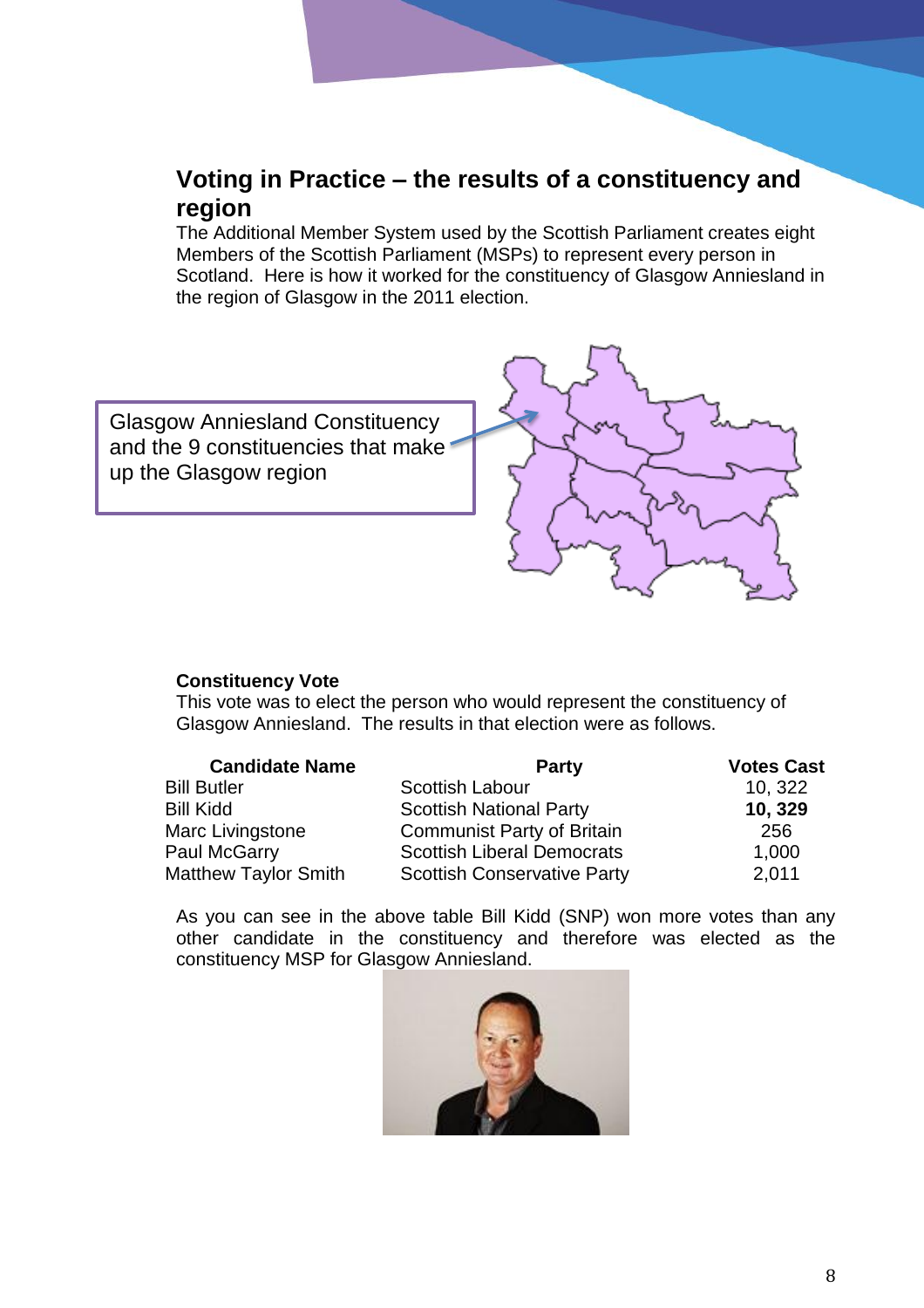#### **Regional Vote**

Glasgow Anniesland is a constituency in the region of Glasgow. Seven other MSPs were elected to represent the region. The second vote was for a political party and was counted from all the votes in the region using a mathematical formula that means the **total number of seats** a party receives in the election more accurately reflects the **percentage of votes** the party has received. Each political party draws up a list of candidates in order that they would like them to be elected. So if a person is number one on the list, they are more likely to be elected than someone who is number 7.

The **Labour Party** won 3 seats in the regional election.

Hanzala Malik, Drew Smith, Anne McTaggart were the first three people on the Labour Party's list.



The **Green Party** won 1 seat in the regional election. Patrick Harvie was the first person on the Green Party list.



The **Conservative Party** won 1 seat in the regional election. Ruth Davidson was the first person on the Conservative list.



The **SNP** won 2 seats. Humza Yousaf and Bob Doris were the first two people on the SNP list.

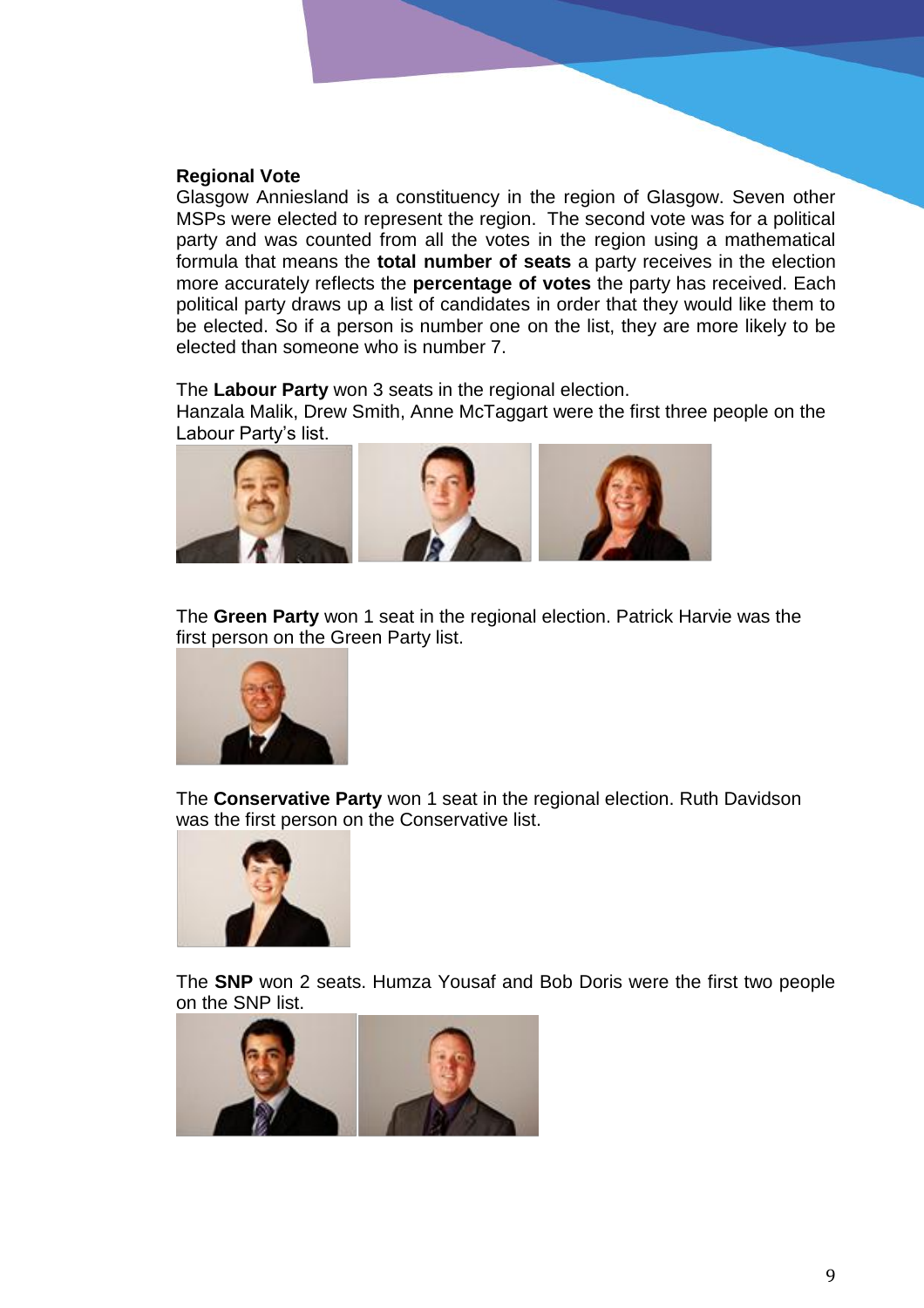## **ONLINE ACTIVITY:**

#### **Who represents you?**

Find out who was successful at the Scottish Parliament elections in your constituency and region by going to the Scottish Parliament's website [www.scottish.parliament.uk](http://www.scottish.parliament.uk/) click on the section MSPs and follow the instructions.

Copy the following table into your jotter and fill in the details from the information you find. This activity can also be done as a group activity to produce a wall chart of your constituency and regional MSPs who represent you. (You may want to add other information; such as the Committees they sit on, their addresses to write to them or any other interesting information.) What does your class feel is important to record about your MSPs?

#### **THE CONSTITUENCY MSP**

The name of my constituency is:

The name of my constituency MSP is:

The Political Party my constituency MSP belongs to is:

The contact details for my constituency MSP are: Parliament: Constituency:

Email: .msp@scottish.parliament.uk

THE REGIONAL MSPs (you will need to do seven of these**)**

The name of my region is:

The name of my regional MSP is:

The Political Party my regional MSP belongs to is:

The contact details for my regional MSP are: Parliament: Constituency:

Email: .msp@scottish.parliament.uk